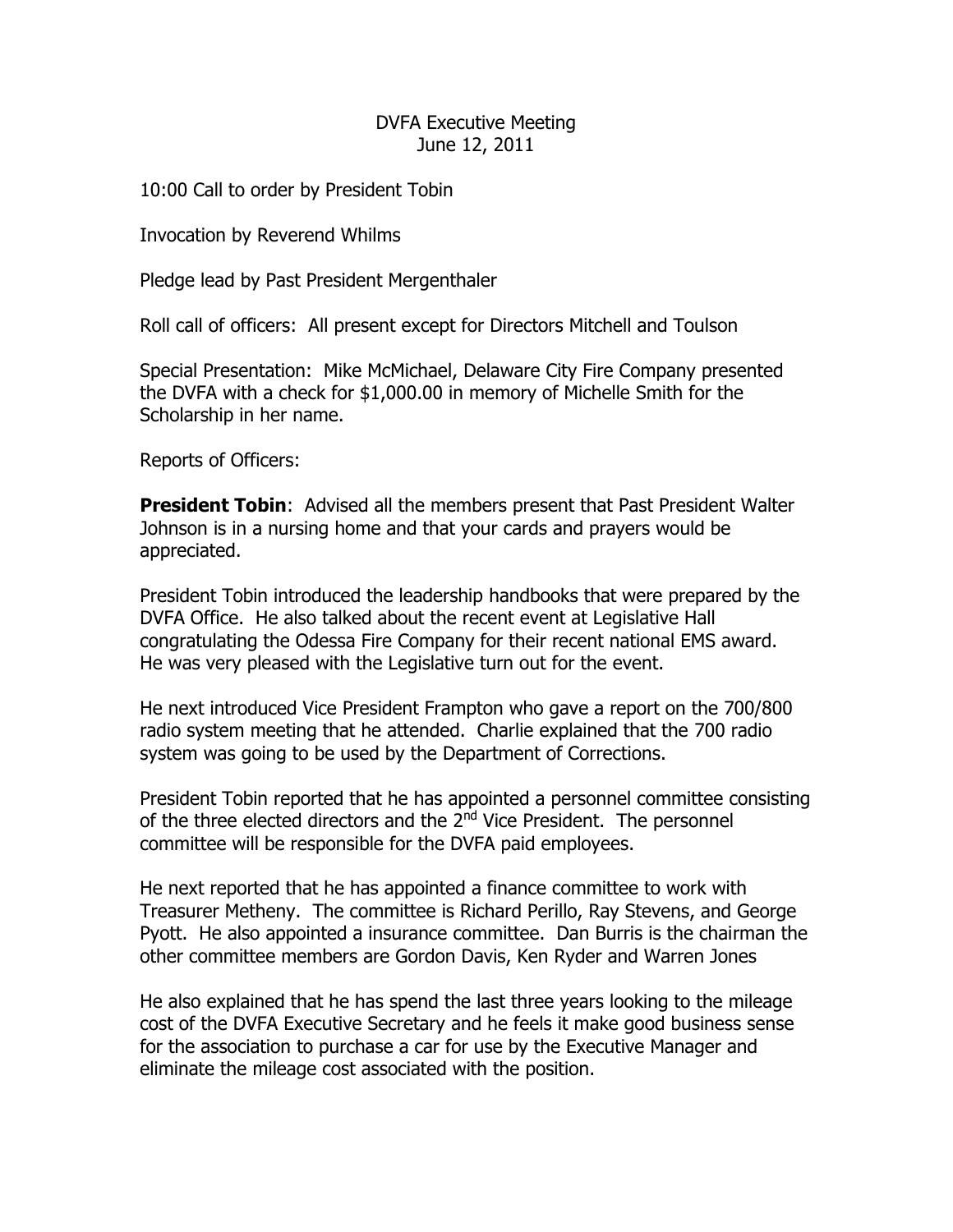He said he analyzed the cost of a car such as a Ford Focus compared to what we are paying in mileage expenses, including maintenance and insurance. After discussion at the last two board meetings, it was a unanimous decision of the Board of Directors, that this association purchase a car for use by the executive manager and the officers to also use when they travel out of state.

**1 st Vice President Frampton**: President Frampton stated his report was in written form. He then address that any company having an anniversary please contact the office for resolutions.

**2 nd Vice President Boyer**: President Boyer stated his report was in written form.

**Treasurer's Report:** Treasurer Allen Mentheny reported that the Treasurer's Report was completed for March 10, through June 8, 2011. He also reported that between now and the Conference he will prepare the financial records for the annual audit and begin working with the officers and budget committee develop the annual budget.

**Executive Manager's Report:** Executive Manager Warren Jones spoke about the recent meeting of the Revolving Loan Committee and how there would be 590,000 in the account available by May during the next loan cycle. He also said the committee is looking into expanding the number of times a year that the loans would be available and the President Tobin and the DVFA was working to get the loan funds increased.

He next reported on the two events scheduled for September 11, 2011. The first event will be a memorial service held at the Firefighter's Monument at 0900 and the second event will be a Memorial Stair Climb held at the Dover International Speedway at 1200 hours. He also reported there will be a barbeque for all participants after the climb.

He next reported that this Thursday, June 16, the National 9/11 Flag will be on display at Dover Fire Station 1 and that there will be a stitching event to stitch the Delaware Patch into the flag.

**State Fire Prevention Commission Report**: Chairman David Roberts discussed the hearings the commission has been having concerning the audits. He also mentioned the concern the Medical Directors have about patient refusals and proper paperwork. He reported that from the DEMSOC meeting the discussion on the lack of financial reporting from the fire service.

Advisory to SFPC for EMS: Mike McMichael reported on the Edin reports are still not completed. He also reported that DIEMS was on hold.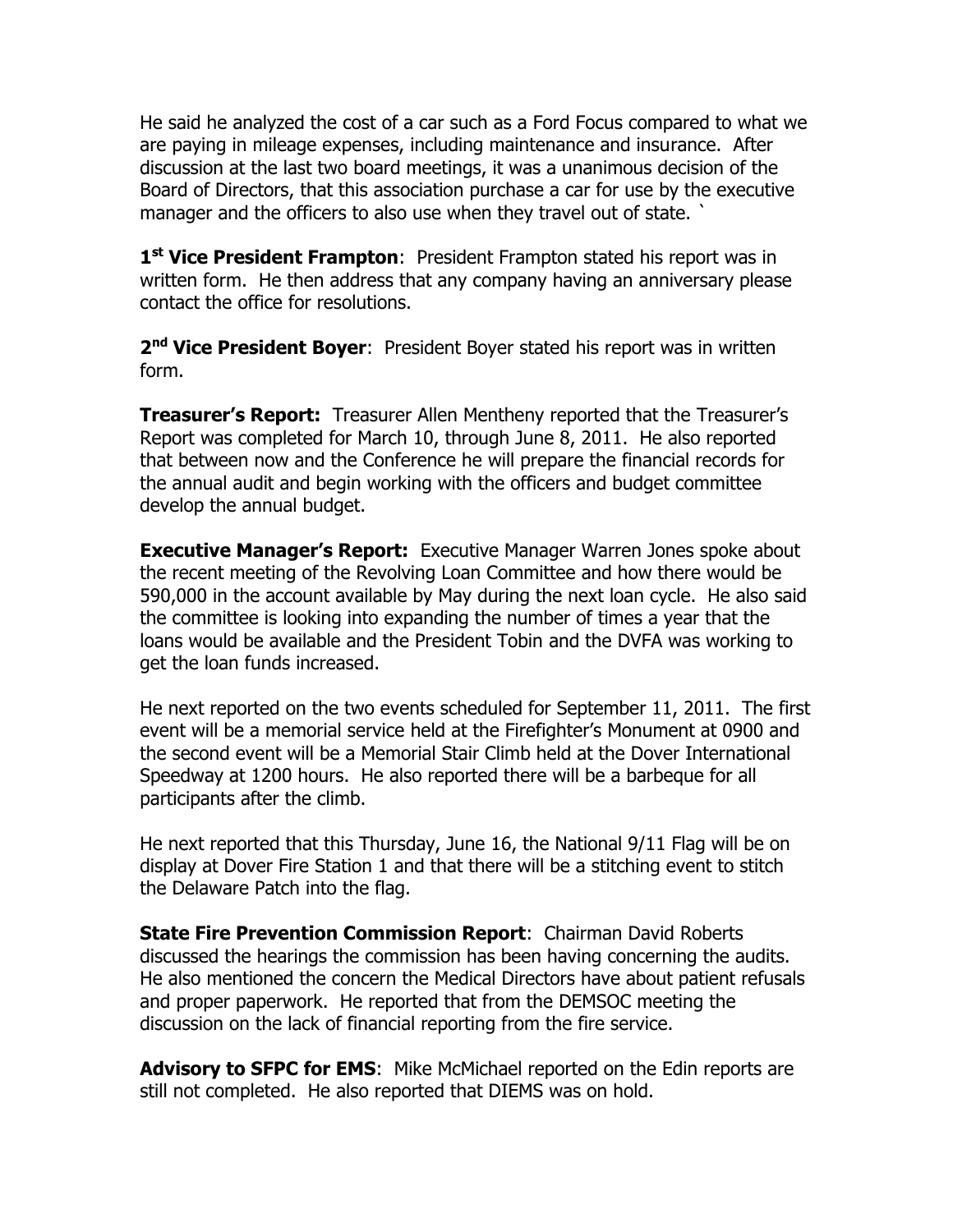**Advisory to the State Fire Marshal:** Fire Marshal Grover Ingle reported the following:

He has filled the vacant Day Care Inspector position by Dave Burns. DFIRS reports: They are still working with the companies who are in arrears.

He is serving on the DNREC and Fire Chiefs Association subcommittee to resolve the controlled burning issues.

That the State Fire Marshal's Office supports the NCCVFA in their quest to have a residential sprinkler law passed in NCC.

That on June 30, Administrative Specialist I, Bonnie Donohue, will be retiring.

That Assistant State Fire Marshal and Chief of Investigations, Richard Ward will also be retiring after 32 years.

**Advisory to State Fire School:** Director Newnam reported the following:

The attendance for the spring classes is at average or above

The annual Planning and Evaluation Staff Meeting will be June 27-30. That for 2012 they will continue to add classes for additional availability during weekdays and weeknights.

That they are reviewing holding BFFS in the Divisions and at Dover. Talked about the status of their budget.

Delaware weekend at the National Fire Academy is November 5-6, 2011. Reported on the Weekday EMT program had 18 students and the one on July has a full class, 20 students.

WFD recruit class scheduled for this summer.

That the have updated the Emergency Medical Responders program. That the DSFS Vehicle Extrications Challenge will be September 10-11 The they are researching for the commission, a Marine Ambulance Vessel Standard.

**Archives**: Charles Emerson reported he has submitted a budget for a new display case.

**Wake up Delaware:** Todd Riley reported that each county was handling the smoke detector program. He also reported that the fire companies need to start doing home inspections in order for us to be able to qualify for future AFG Grants.

**Firemen of the Year:** Carlton Carey advised they are accepting letters for the Firemen of the Year Award.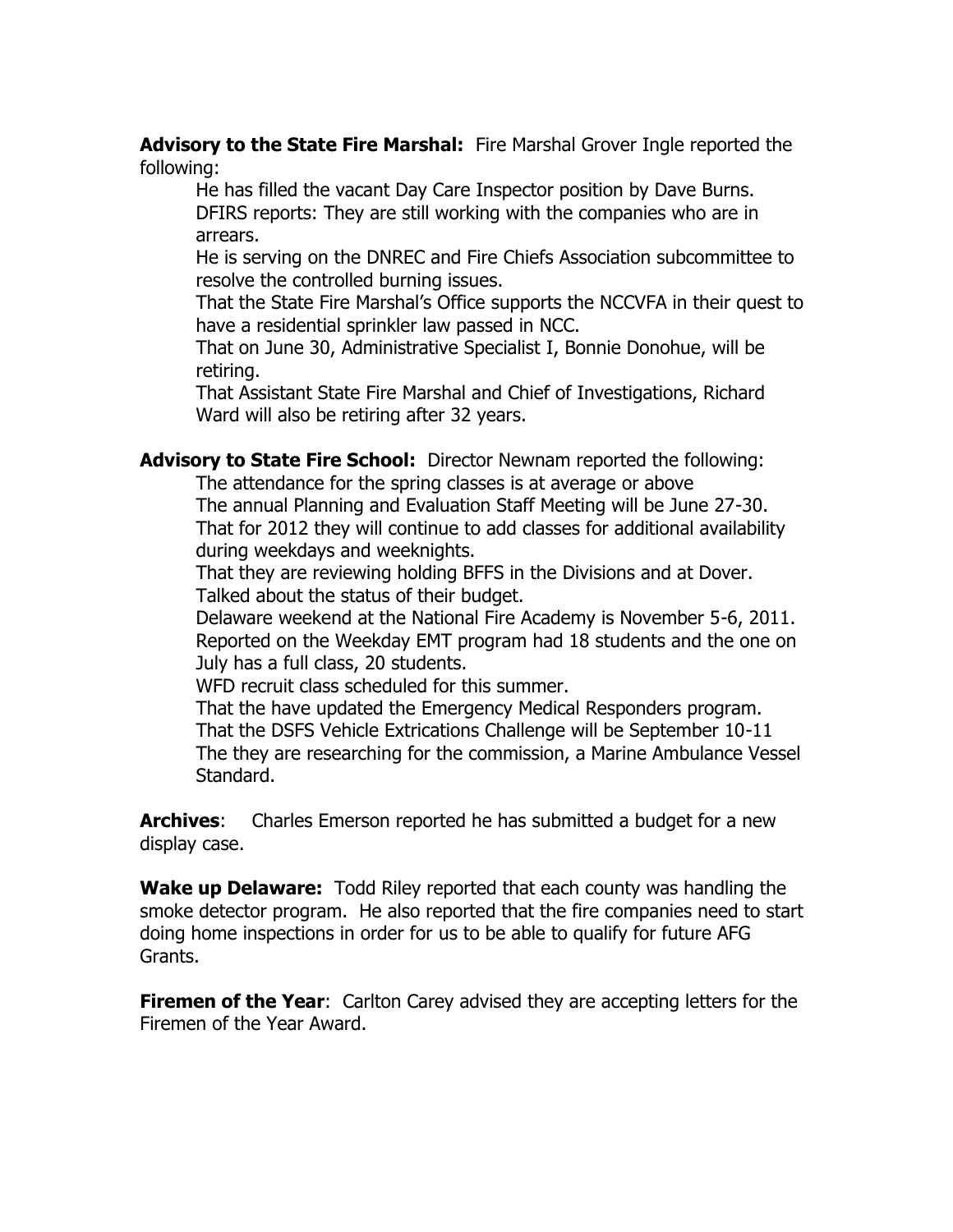**Law and Legislative**: Senator Ennis reported on Senate Bill 55 with expands the use of preemptive devices while backing into the station. He also reported on SB67, the memorial signage bill. Also, reported on the fire service exemption for air cylinders under the Board of Boiler Safety. Senator Ennis also discussed Keno and this quest to regain the money we lost in Grant in Aids.

**Life Safety;** Guy Hudson reported there were 44 department eligible to receive fire prevention money for this year.

**Out of State Coordinator:** Steve Austin reported on the recent CFSI institute dinner. He also reported on Odessa award for the Top Volunteer Fire Based EMS in the country. He mentioned the Maryland State Convention was this weekend and that all were welcomed to attend with President Tobin and his officers.

**DVFA Foundation:** Steve Austin thanked Delaware City and the NCCVFA for their scholarship support.

**Scholarships:** Bob Powell reported that there were \$50,300 available and that 38 scholarships will be presented.

**Government Affairs Committee**: Bob Sutton reported on the DVD presentation to the JFC and the good attendance we had at the hearing.

**Introduction of Past Presidents** by 1<sup>st</sup> Vice President Charles Frampton.

**NFPA 1917 Committee**: Bill Walton Jr. updated everyone on the progress of the committee. That the committee had presented a basic format and it was out for comments until August 30<sup>th</sup>.

**Budget;** George Pyott reported that the budget request were due by July 15<sup>th</sup>.

**DVFA Conference**: Elmer Steele reported on the changes for this year's conference. He also reported on the no-show policy and the due dates for the conference registrations.

Reports of Associations:

**LADVFA:** President Marvel introduced her officers in attendance and thanked everyone for their support

**DSFC:** Reported their annual exhibitors meeting will be this month in Slaughter Beach.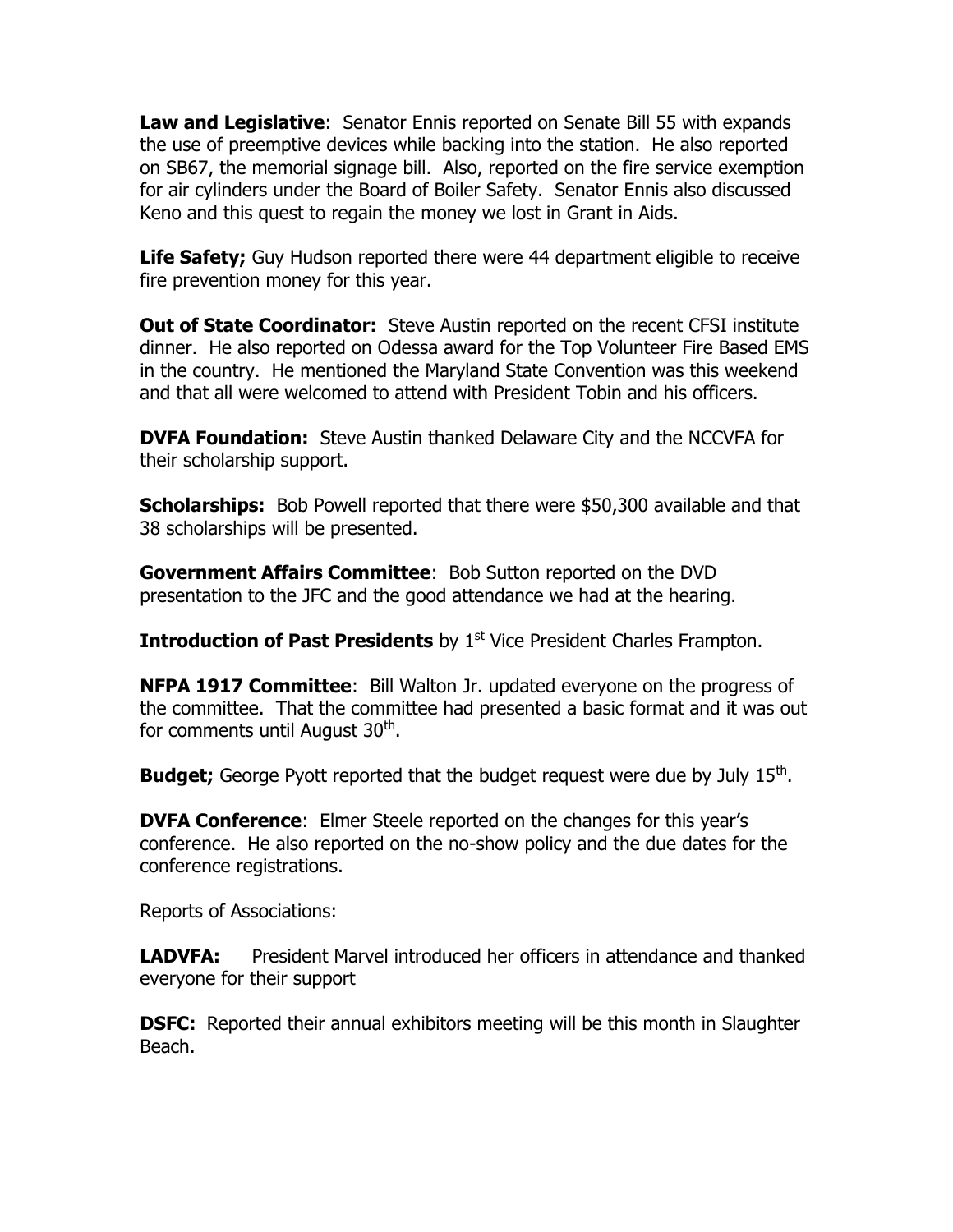**DSFP:** President Ken Tull reported on the Fire Police 50<sup>th</sup> Anniversary celebration plans.

**DSEMS:** President Robert Jones reported on the BLS Protocols, which were put on hold by the commission. Reported that their next meeting would be in Slaughter Beach with the Chiefs.

**Communications:** The following communications were read:

The following (11) communications were received and are summarized by the Executive Manager:

- Letter from Dover Fire Department supporting Charles Boyer for  $1<sup>st</sup>$ Vice President of the DVFA.
- Letter from David Small, Deputy Secretary, DNREC with reference to exempting high pressure air cylinders used by the fire service under the boiler safety act.
- Letter from Hal Barber, Secretary of Bethany Beach Fire Company to replace his appointment on the Fire Corps committee with Dan Cowell.
- Letter from Belvedere Fire Company adding their rescue truck to Grant in Aids Bill
- Letter from the Frankford Fire Company adding their rescue truck to the Grant in Aids Bill
- Letter from the Bethany Beach Fire Company adding their ambulance to the Grant in Aids bill
- Letter from the Cumberland Valley Firemen's Association with reference to Articles of Attachment
- Letter from the NFFF thanking the DVFA for their support in 2010
- Letter from the NFPA appointing Richard Toulson as member of the Technical Committee on Traffic Control Incident Management Professional Qualifications.
- Letter from the Department of Health and Human Services with reference to a NIOSH firefighter fatality prevention program

Motion by Tom D'Alessandro, 2<sup>nd</sup> by Mike Rush to bring the communications up under proper order of business. Motion passed

# **Unfinished Business:**

NCCVFA President Robert Sutton addressed the NCC sprinkler issues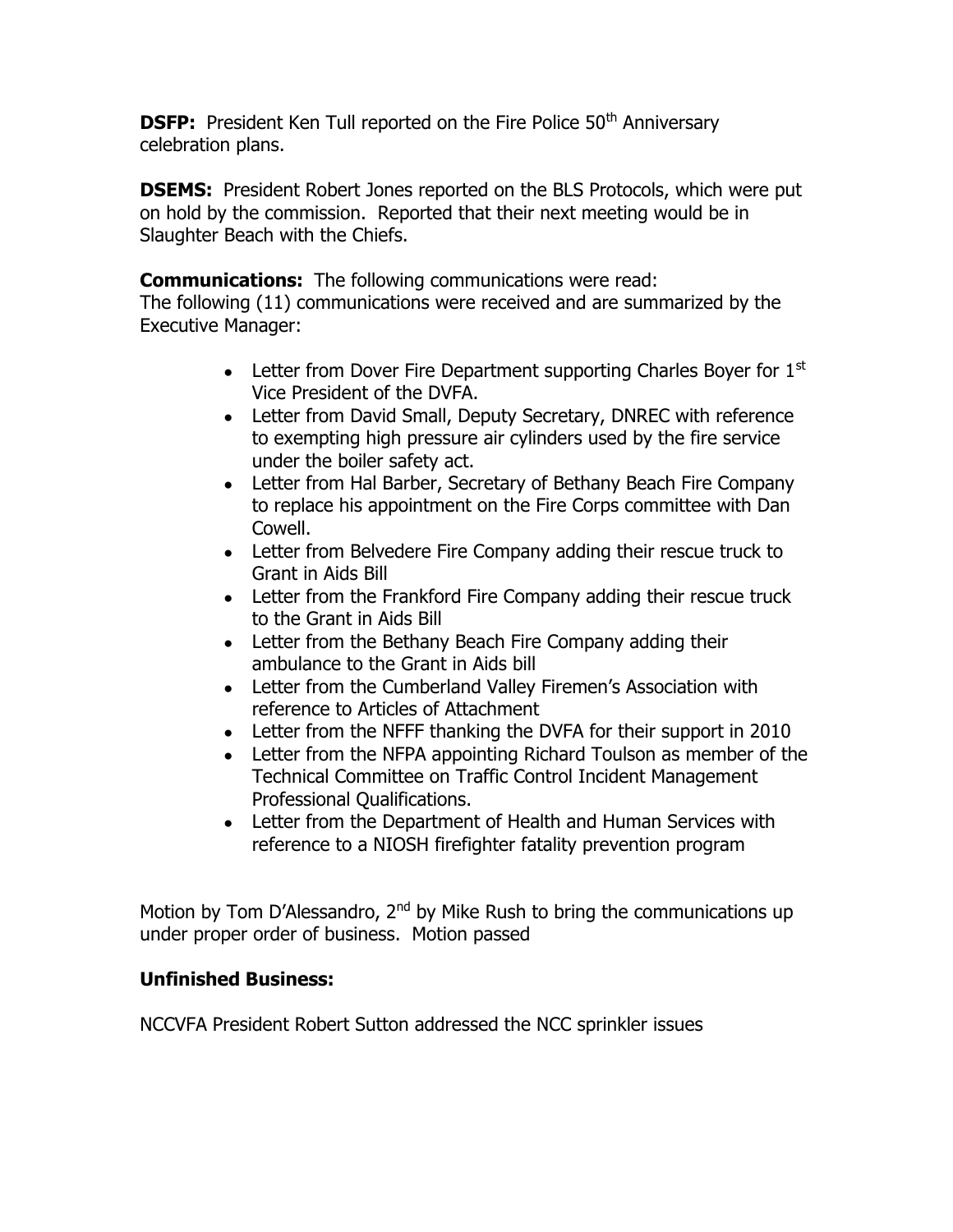#### **New Business:**

Motion by Robert Sutton, Second by Tom D'Alessandro to purchase a car for the DVFA. Motion Passed.

Dan Burris requested a report showing the pension money paid in and out.

Motion by Ted Doyle, Second by Rich Perillo for the Conference Committee/Budget Committee to look into giving back to the fire companies the extra money in the conference account and to look into returning that money back to the companies.

#### **Payment of Bills:**

Motion by Guy Hudson, Second by Wally Hudson to pay the bills, Motion passed.

## **Good of the Association:**

Director Les McCourt thanked Bill Tobin and the Memorial Fire Company for sponsoring the dance at the conference.

Mike McMichael thanked Senator Bruce Ennis and Warren Jones for allowing us to sit in the Senate Chamber while the Michelle Smith Road Sign Bill was being voted on.

Also reminded everyone the deadline for the EMS awards submissions will be July  $1<sup>st</sup>$ .

Dick Ward thanked everyone for their kind words about his retirement and commented how he truly enjoyed the fire service.

Todd Riley spoke about the Hero's blood drive by the Delmarva Blood Bank

Tom DiCristofaro spoke about recognizing the DVFA Past Presidents.

Tucker Dempsey reported on the development of the sexual harassment program by the fire school.

Executive Manager Warren Jones spoke about the new communications system he was setting up and requested all the Email addresses from Executive Committee Members.